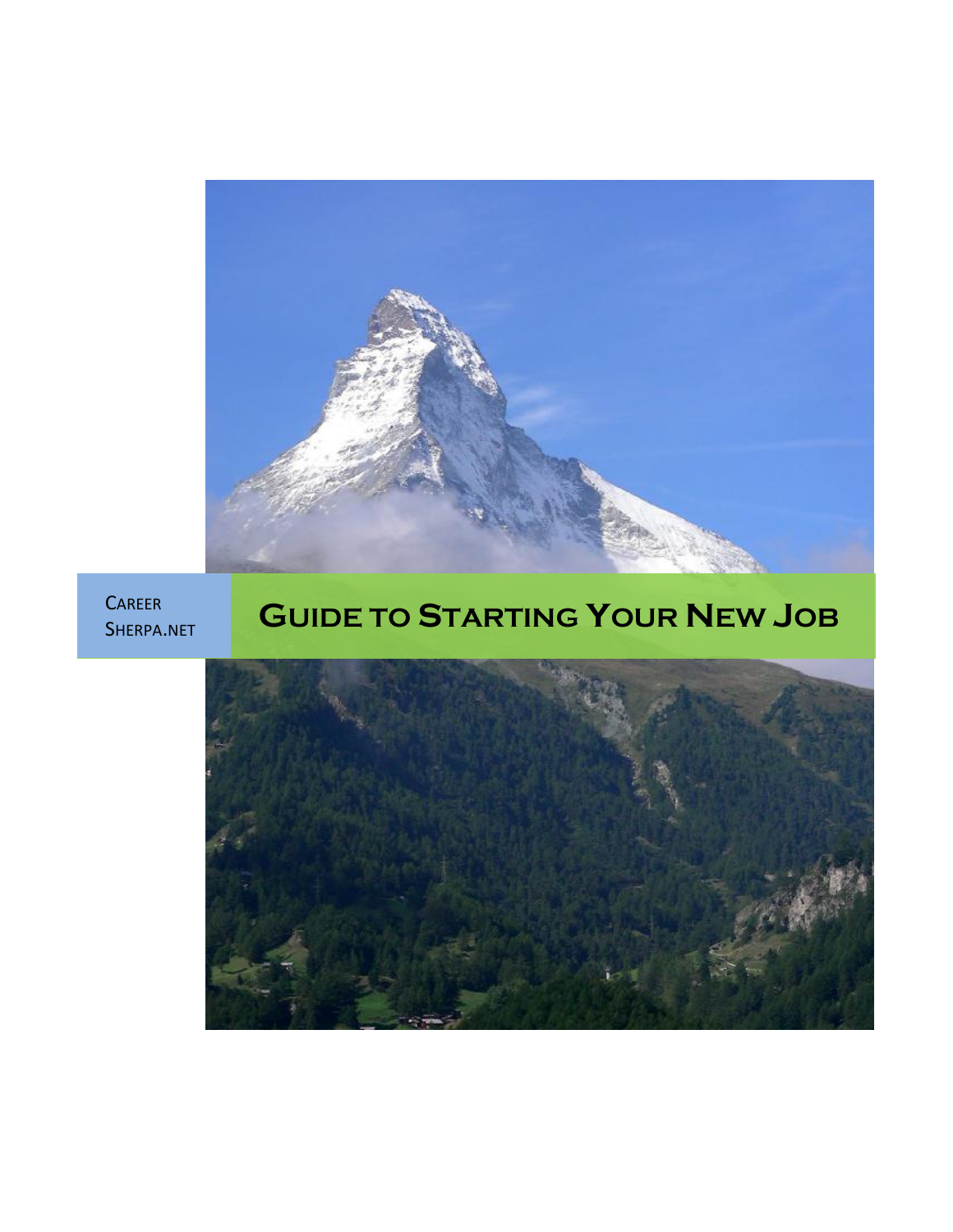## **You've landed a new job. Congratulations! Now what?**

Starting a new job can be stressful- remember your first day of school? You don't know many people and you aren't quite sure what to expect. Usually there isn't a mentor or guide assigned to help you understand what's what. So who do you turn to? What can you do to ensure success? Some might be thinking, "I'll just do my job really well". That isn't enough.

Starting off on the right foot can make all the difference in the world. What can you do to increase your odds of being successful? What can you do to begin to develop the right relationship with your manager and coworkers? How can you get up to speed as quickly as possible? It can often feel like you have big shoes to fill.

#### **13 Things You Need to Do When You Start a New Job**

- 1. Before you begin your new assignment, you will want to consider what your [30-60-90 day plan](http://careersherpa.net/setting-yourself-apart-with-a-30-60-90-day-plan/) is for assimilating into your new role. This plan is not just about performance goals, it is about your interpersonal and emotional intelligence strategy too. Develop lists of questions you need answered in order to be successful in your new role. Ask yourself about the who, what, where, when, why of the job. How will you get answers to the questions you cannot yet answer?
- 2. Ask your new manager for a meeting. (Read Scot Herrick's post: [The Ultimate Introduction to Your New](http://cuberules.com/2010/05/28/ultimate-introduction-your-manager/)  [Manager](http://cuberules.com/2010/05/28/ultimate-introduction-your-manager/) from Cube Rules.) During this meeting ask about the expectations of the job, time-lines, measurements for success, key players you should meet in the organization, and what pitfalls to avoid.
- 3. Observe co-workers, who knows who, what are they saying in the break room, how do they behave in front of managers and leaders.
- 4. Pick your friends. Carefully select the co-workers you chose to affiliate with. Begin building trusting relationships.
- 5. Figure out who you want to be. You have a clean slate. Consider how you want to be perceived by your new manager, co-workers and support staff. What is the "brand" you want to bring into this new organization?
- 6. Develop your strategy for continuing to manage your career.
- 7. Update your marketing plan.
- 8. Be open to new ways of doing things (Don't be a know-it-all)
- 9. Keep a running list of accomplishments from your new job (you'll need them)!
- 10. Identify professional development opportunities in and outside of your new company.
- 11. Create time in your new schedule to continue to network. How will you keep in touch with all the people you've met over the past several months? How will you meet new people associated with your new role inside and outside your new company? What professional associations will you join?
- 12. Inform recruiters of your new status, but stay active with them
- 13. Share your success story with your network is also important. Fellow job seekers want to know there is a light at the end of the tunnel. Your friends want to hear the good news and celebrate with you! Give back by telling your story.